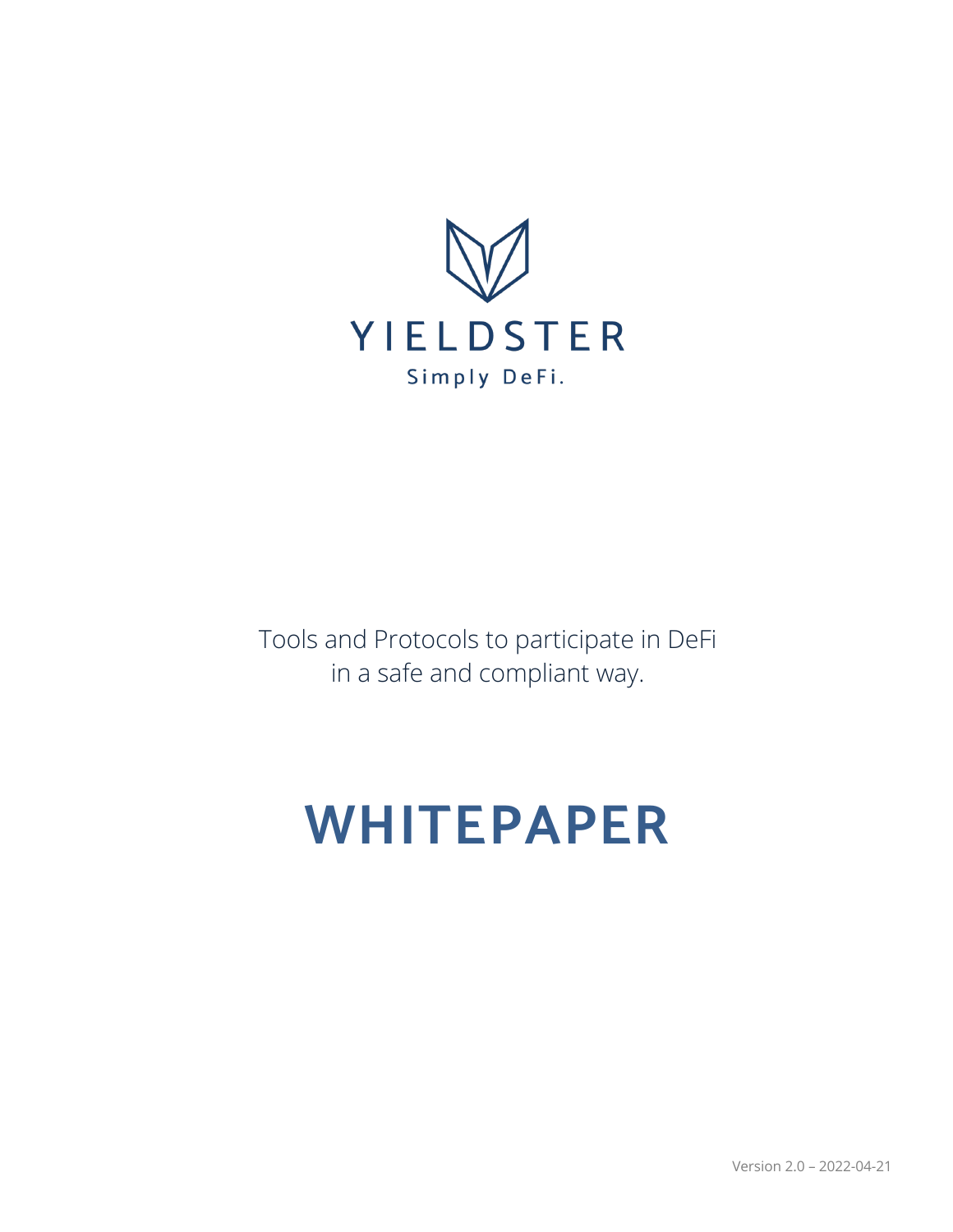

# **Table of Contents**

| $\mathbf 1$    | <b>The Second Second Second Second Second Second Second Second Second Second Second Second Second Second Second S</b> |   |
|----------------|-----------------------------------------------------------------------------------------------------------------------|---|
| 1.1            |                                                                                                                       |   |
| 1.2            |                                                                                                                       |   |
| 1.3            |                                                                                                                       |   |
| $\overline{2}$ |                                                                                                                       |   |
| 2.1            |                                                                                                                       |   |
| 2.2            |                                                                                                                       |   |
| 2.3            |                                                                                                                       |   |
| 2.4            |                                                                                                                       |   |
| 2.5            |                                                                                                                       |   |
| 3              |                                                                                                                       |   |
| 3.1            |                                                                                                                       |   |
| 3.2            | Path marketplace 6                                                                                                    |   |
| 3.3            |                                                                                                                       |   |
| 4              |                                                                                                                       |   |
| 4.1            |                                                                                                                       |   |
| 4.2            |                                                                                                                       |   |
| 5              | Governance: Decentralized Autonomous Organization (DAO) _______________________8                                      |   |
| 6              | Conclusion                                                                                                            | 8 |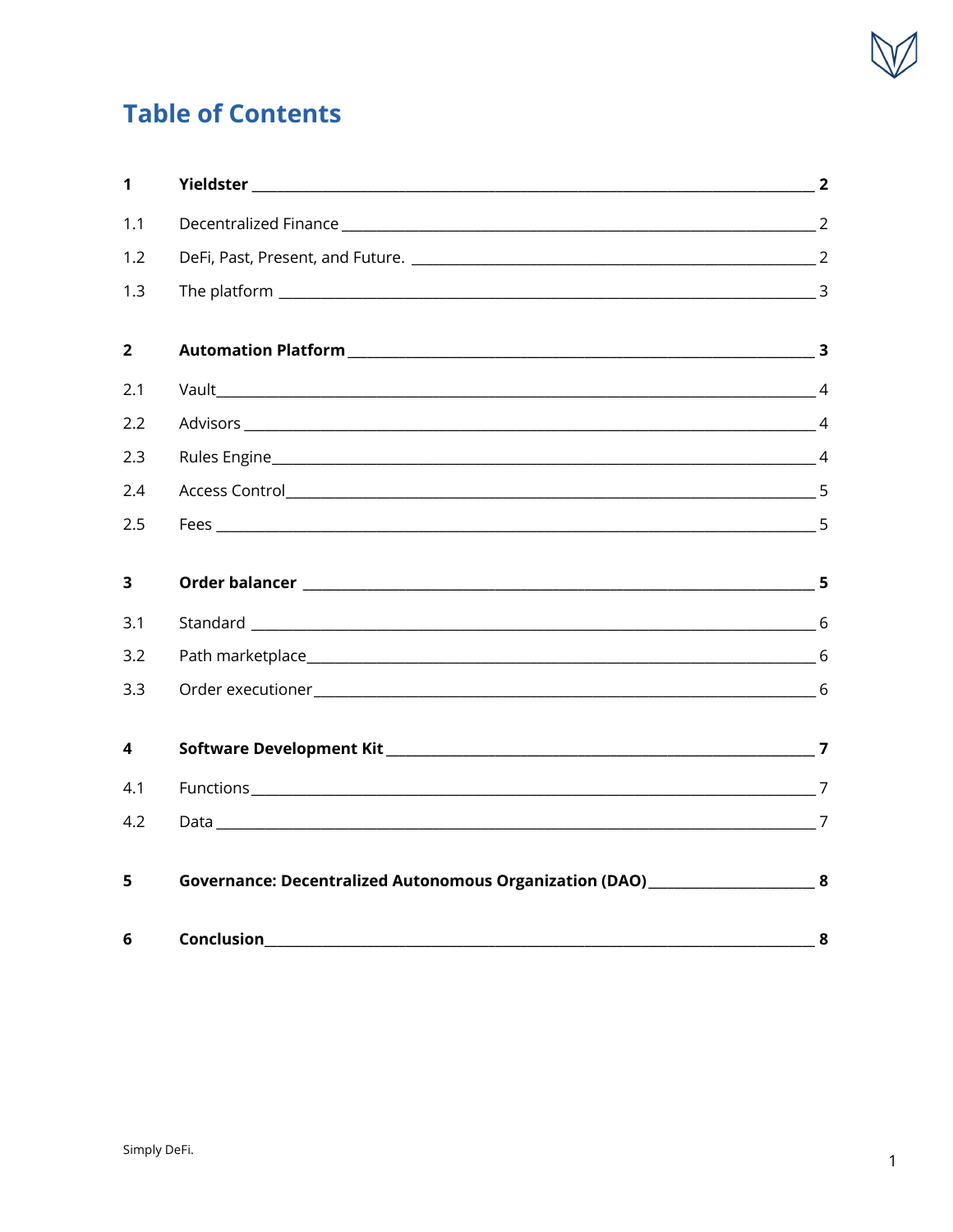

# **1 Yieldster**

Decentralized Finance (DeFi) refers to the host of tools and applications that run on the Blockchain providing financial services to the crypto currency ecosystem. The Yieldster platform provides a convenient gateway to DeFi, opening the ecosystem to traditional investors and financial strategy developers.

A key to the success of DeFi have been interoperable applications. Standards such as ERC-20 and permissionless nature of the blockchain have allowed applications to easily build on top of each other. Thanks to this, the speed of development increased which leading to rapid financial innovations.

But the rapid explosion of DeFi protocols has caused the ecosystem to fracture. Due to a lack of protocol standards, applications can no longer easily communicate with each other. Additionally, Layer 2 solutions have created inherit silos, increasing the barrier to entry.

We believe a new class of technology is needed to unify the DeFi ecosystem. Yieldster provides reliable infrastructure, a proprietary order executioner and a powerful SDK to simplify participation in the DeFi ecosystem.

## 1.1 Decentralized Finance

With the exponential growth of cryptocurrencies over the last decade, more than a trillion dollars' worth of wealth was created. There was a strong desire to both utilize and deploy this newfound wealth, but no trustworthy crypto products existed that digital native investors were comfortable with.

Out of this frustration grew the DeFi ecosystem, providing a convenient and transparent solution. With almost no competition, the ecosystem grew to manage tens of billions of dollars' worth of digital assets. Despite this massive growth, most of the \$2T still sits on the sidelines.

We believe the DeFi ecosystem will grow further as \$36T of the \$200T global wealth will move to the newer generation of investors over the next 30 years. The new generation of investors are more comfortable embracing new and exciting financial products.

## 1.2 DeFi, Past, Present, and Future.

The first DeFi products created were over-collateralized lending protocols. These solutions provided liquidity to users by allowing them to borrow against their crypto holds, while maintaining exposure to their preferred asset. For investors, these over-collateralized loans provided a nearly risk-free and consistent income stream.

The second products created were trading pools that replaced traditional market makers with automated algorithmic market makers. These pools reduce the barrier to participate, enabling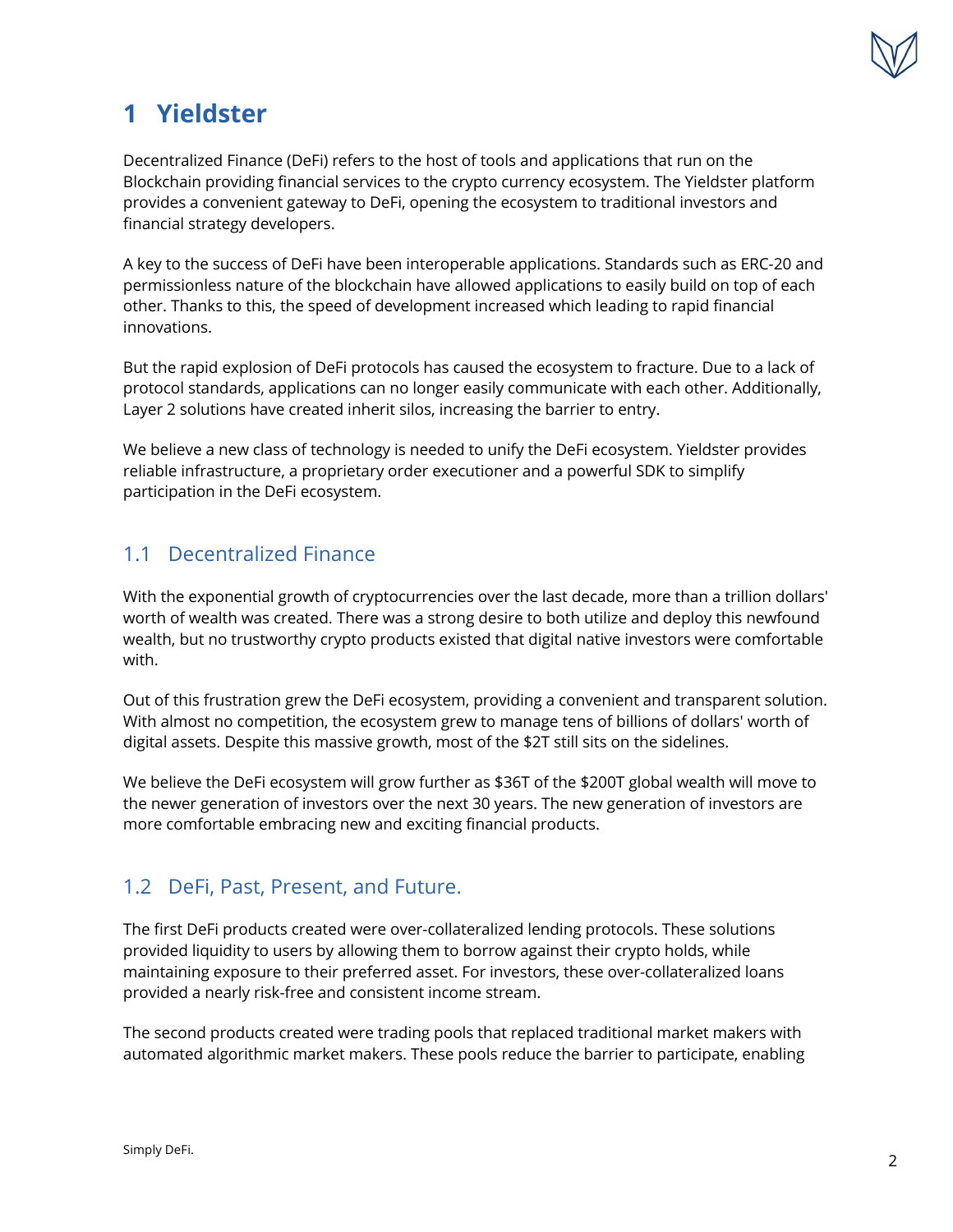

passive investors to deploy their capital providing liquidity to the market. These pools also solve the problem of shallow order books for users and token issuers.

In the future, DeFi will also create a use case for a variety of financial products such as tokenized real-world assets, income streams, insurance, royalties, mortgages, auto loans, trade finance, etc... Once there is a network effect of assets that build on each other, the possibilities are endless.

# 1.3 The platform

The Yieldster platform is designed to enable any developer to build blockchain applications by removing the learning curve. Using our end-to-end and easy-to-use solutions developers can use the same programming language, development environment and testing tools they are familiar with.

The Yieldster product consist of three parts. The automation platform which holds and manages assets, The order balancer which provides optimal order execution, and an open-source SDK to create capital deployment strategies.

The automation platform includes vaults which hold a basket of asset, strategies which determine how those assets are deployed, access control which restricts who can participate in the vault, and a rules engine which restricts the flow of funds.

The order balancer is an application run by Yieldster; its goal is to discover the optimal execution plan for transferring, swapping, borrowing, and staking of assets. It does so by permutating through many possibilities made available to it by the community.

The SDK is a wrapper around DeFi applications written in the Python programming language. It creates an abstraction on top of low-level smart contract calls to expose functions and data useful for developing DeFi strategies.

# **2 Automation Platform**

Connecting to the blockchain is a challenge. For investors who want to participate in DeFi that means using unreliable and potentially insecure web extensions. For developers it means configuring and maintaining a blockchain environment.

To enhance the developer experience and to provide a gateway for investors Yieldster has created the automation platform. Allowing investors and developers to come together and participate in DeFi.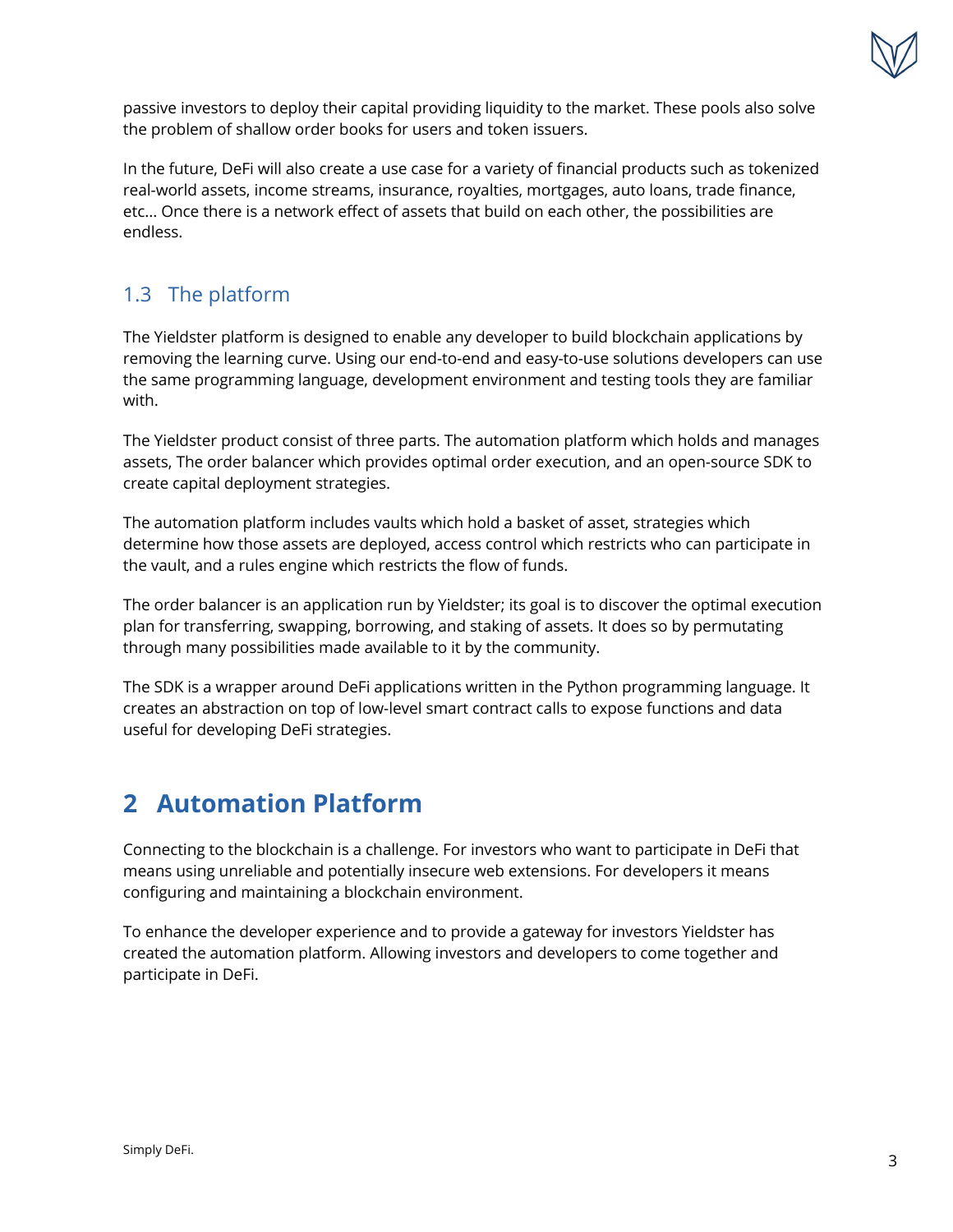

### 2.1 Vault

Vaults hold a basket of assets or loans against which financial strategies can be applied. They utilize smart contracts, which removes the need for a third-party custodian. The vault also allows cross-chain self-custody of assets all of which can be managed through Yieldster.

Vaults automate the management of assets, deposits, and withdrawals, as well as the calculation of fees. They grant permission for an automated advisor to deploy assets on its behalf, and the assets always remain under the vault's ownership and directly under the users' control.

Vaults can be both private and open to the public. Users who participate in the vault are issued tokens, representing their proportional share. To add a public vault to the platform, it must first be approved by the Yieldster DAO to ensure it meets the Yieldster standard.

#### 2.2 Advisors

The competitive advantage afforded by the Yieldster platform lies in its ability to empower users to create and deploy advisors. Advisors are algorithms that create financial action plans tailored for a vault to allocate funds in various DeFi protocols.

Advisor developers provide the algorithms and propriety knowledge that makes a financial strategy successful. Not only are the developers able to apply their strategies to their own vault but they would also be able to earn a subscription fee through the marketplace.

These advisors live on-chain and off-chain in a fully automated, secure backend service provided by Yieldster. This removes the burden of maintenance and ensures that any code on the Yieldster platform has been thoroughly audited, ensuring a level of security for investors.

## 2.3 Rules Engine

Due to the immature state of some DeFi protocols and the substantial risk is posed by malformed smart contracts. Yieldster takes on the burden of meticulously reviewing every protocol available on the platform to ensure each is compliant with our standards.

The rules engine applies restrictions on the vault, such as which assets the vault can hold, which protocols the vault is able to invest in, which advisors are applied to the vault, and which actions the vault is able to execute. Ensuring the security of funds.

The greatest bound of actions allowed are those enforced by the Yieldster DAO rules engine. A second layer of rules are enforced by the vault-specific rules engine which restricts its functionality further. The rules engine restrictions help the vault keep the fund on track with its philosophy and reduces the possibility of erroneous transactions.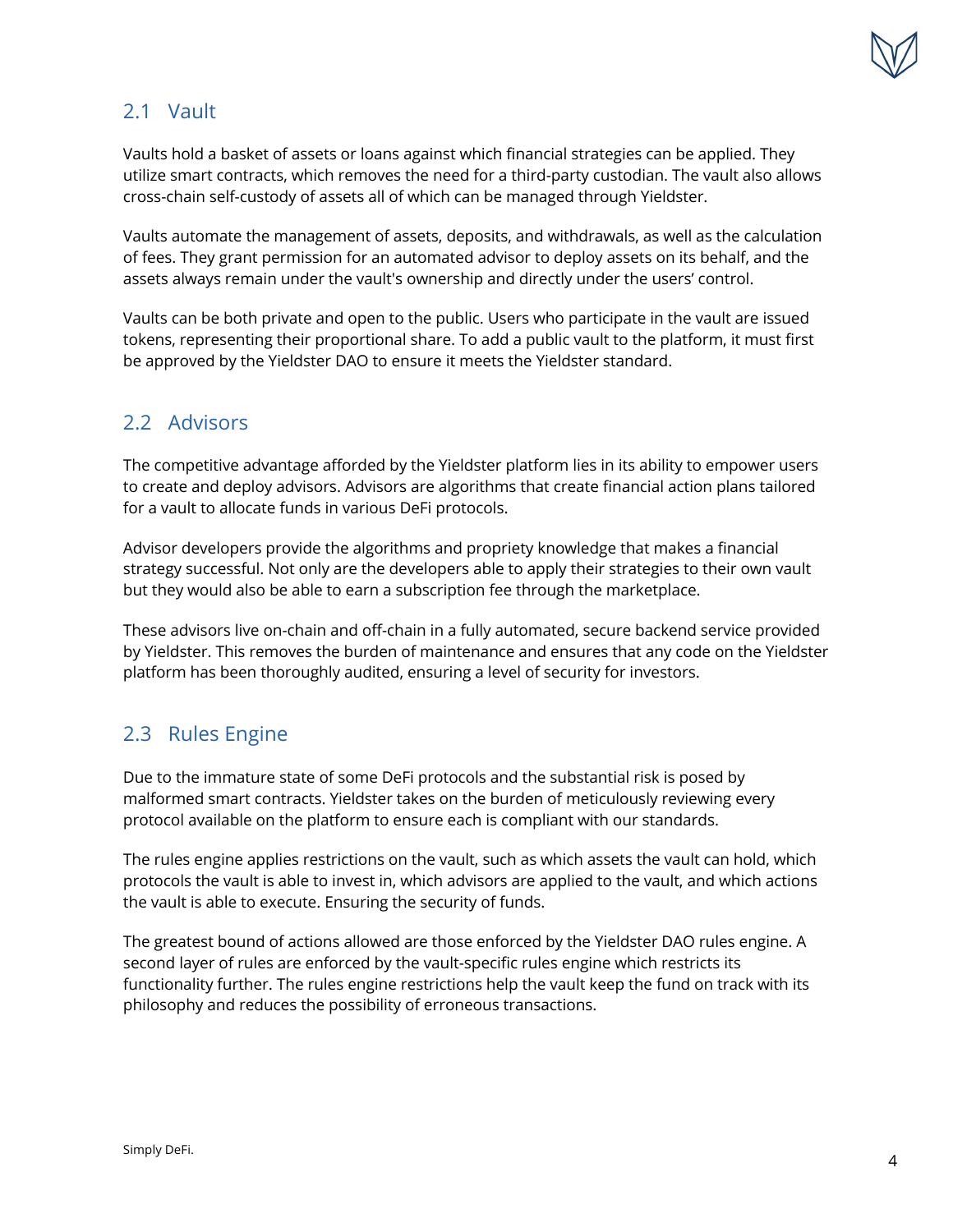

## 2.4 Access Control

Access Control determines who can participate in the vault. This helps vaults maintain regulatory compliance within their given jurisdiction. The vault Access Control manager may choose to (but is not required to) open the vault only to a select group of investors (i.e., Accredited Investors in the U.S.).

#### 2.5 Fees

To utilize the Yieldster platform, vaults pay an annual platform fee calculated as percentage of assets under management to the Yieldster treasury. An additional fee is paid to the strategy executioners for the necessary transaction cost. These fees go toward the maintenance and future development of the Yieldster platform.

# **3 Order balancer**

The ERC-20 standard was the greatest innovation of DeFi ecosystem, creating incredible interoperability. Now Yieldster has created an open standard for interacting with all DeFi protocols by wrapping them in a unified interface. The interoperability provided by the standard will then be used by the order balancer to interconnect the DeFi space.

The order balancer is an application run by Yieldster; its goal is to discover the maximum value execution plan for transferring, swapping, borrowing, staking of assets. It does so by permutating through many possibilities available to it by the community.

The order balancer is implemented as a Petri Net, which is an advanced mathematical model that can be used to find the least cost path from a starting point to an end point. The Petri Net model is uniquely suited to map out the landscape of the blockchain, enabling Yieldster to optimize the entire DeFi ecosystem.

Three advantages.

- Delayed execution
- Cross chain execution
- Many to many execution
- Deploying lazy capital like AMM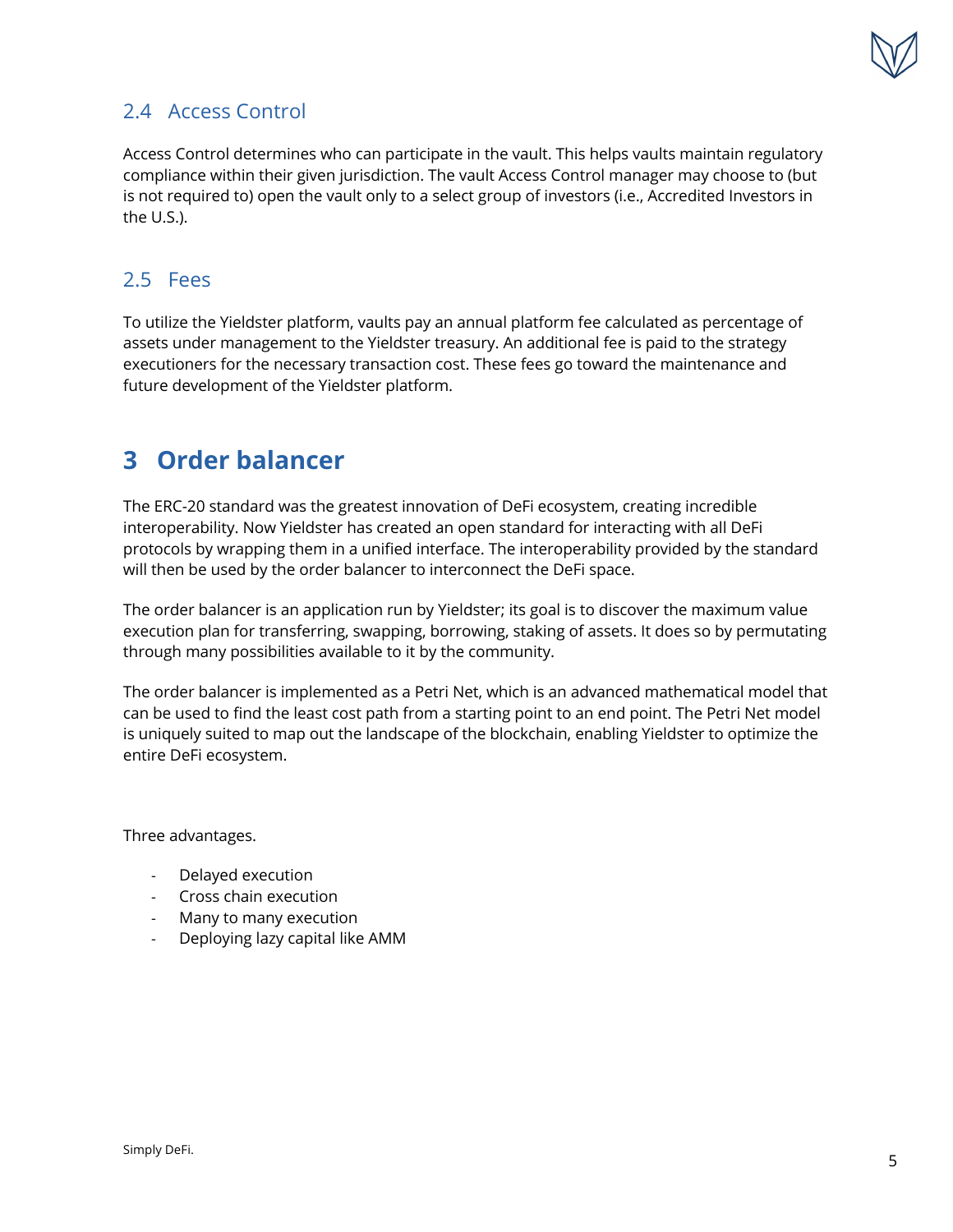

## 3.1 Standard

Yieldster has created a natural extension to the ERC-20 standard. This allows interaction with any DeFi protocol without requiring learning the specific interface of that protocol. This simple standard allows developers to rapidly build on top of existing applications.

Philosophy of the order balancer:

move [Tokens A..M] from [address + chain] and transfer [Tokens M…Z] to [address + chain] under [Path Restrictions]



With this standard any asset can be moved from an Ethereum wallet address or protocol and converted into an asset which the target wallet or protocol can utilize. The function that is called in the protocol is automatically determined by which tokens are moved.

## 3.2 Path marketplace

The marketplace will leverage the community to capture the whole host of potential ways which can solve the problem of liquidity. Path developers create connections between DeFi protocols that optimize cost and maximize value for moving assets. Yieldster maps these connections to discover the most cost-effective transaction plan.

Path developers will make their algorithms available to the order balancer through the marketplace. If a developer's path is selected as part of an optimal execution plan, they will be compensated. This model will allow developers to focus on optimizing one path which it can be utilized by other transactions as an intermediary.

#### 3.3 Order executioner

The executioner has two responsibilities. First to grantee that the transactions are executed by the blockchain in a timely manner. The second responsibility is validating the transaction against malicious activity.

The result of an order balancer computation is an optimal execution plan which is a series of on chain transactions. Since the balancer is chain agnostic, if chosen, the transaction may go through any chain which is more cost effective.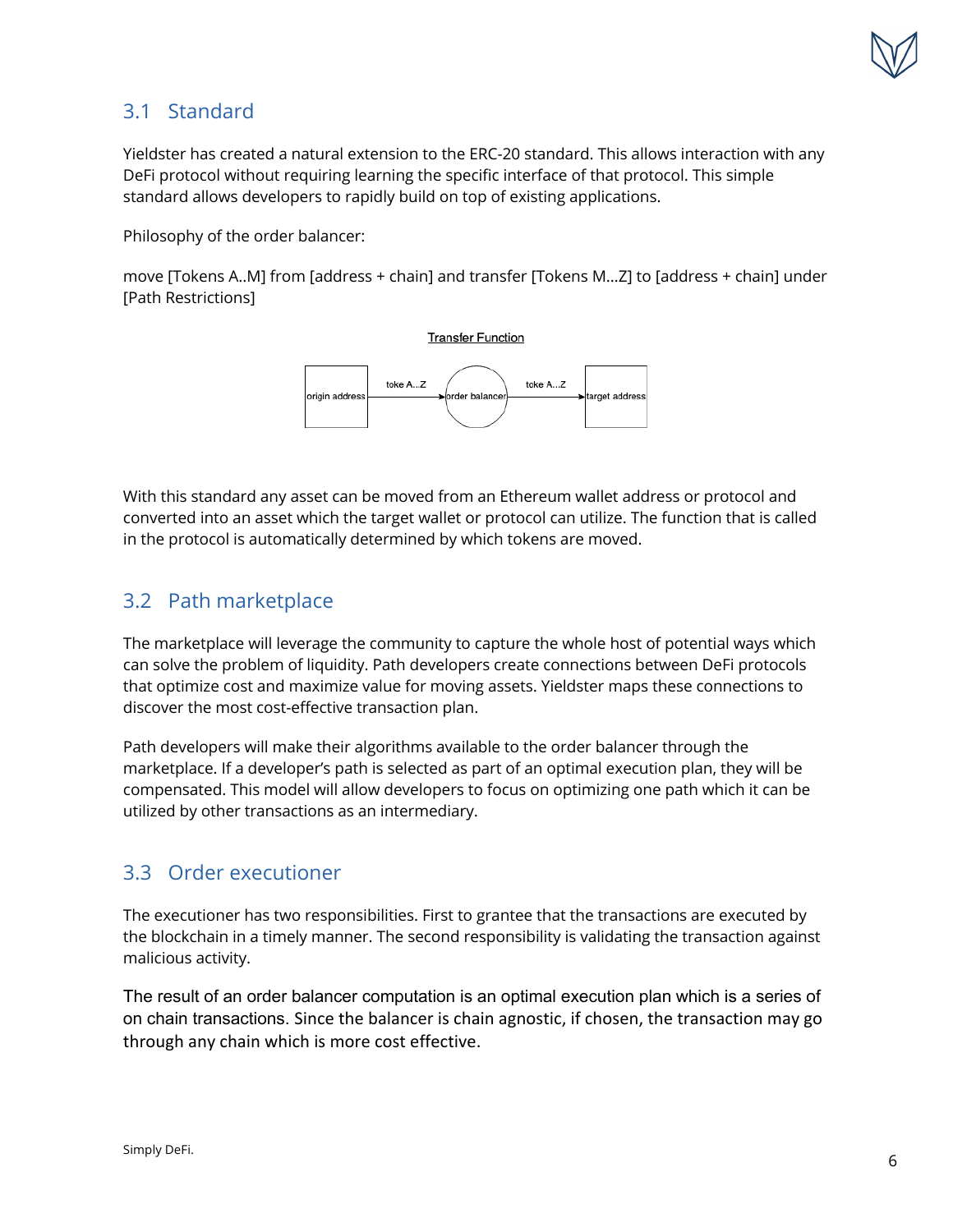

Restrictions will be put in place which will ensure changes are disclosed prior to execution, and if the execution deviates from the set guidelines the transactions will fail. This method guarantees protection against malicious transaction developers.

# **4 Software Development Kit**

The goal of the Yieldster SDK is to lower the barrier for participating in the DeFi ecosystem by creating interoperable abstractions for developing on top of the blockchain. It provides functions and data for interacting with DeFi applications, removing the learning curve for application developers.

The SDK applications will be written in the Python programming language and may be hosted on a server cloud provided by Yieldster. All applications and data sources are audited and fully automated, ensuring both the cyber and financial security of funds.

#### 4.1 Functions

The layers of abstraction come in four levels, from low level smart contract calls to the transaction ERC outlined in the order balancer. This granularity gives total control to the developers, empowering them to develop the perfect applications at a rapid pace.

The lowest level is directly calling smart contract function through the web3 libraries. Developers would be able to directly call the blockchain to execute the necessary transactions and receive information; without requiring them to host a blockchain node.

The second layer of the SDK are protocol function calls. The challenge with interacting with protocols is that they require multiple concurrent calls or off-chain data to properly execute. The protocol layer eases development by replicating the function and data usually available on the protocol webapps through an API.

In addition to protocol specific calls the SDK has also created ERC standards for each class of protocol. These classes include automated market makers, lending, staking, etc … With this one protocol can easily be replaced with another to provide interoperability.

The highest layer of the SDK is the standard outlined in the order balancer. The standard allows interaction with any DeFi protocol without requiring the developer to learn the specific interface of that protocol. This completely removes the learning curve for any protocol, allowing for rapid development.

## 4.2 Data

The accuracy and reliability of data is critical to the correct operation of the platform. As such, we have included a simple and secure method for developers to locate, access, and use data that is